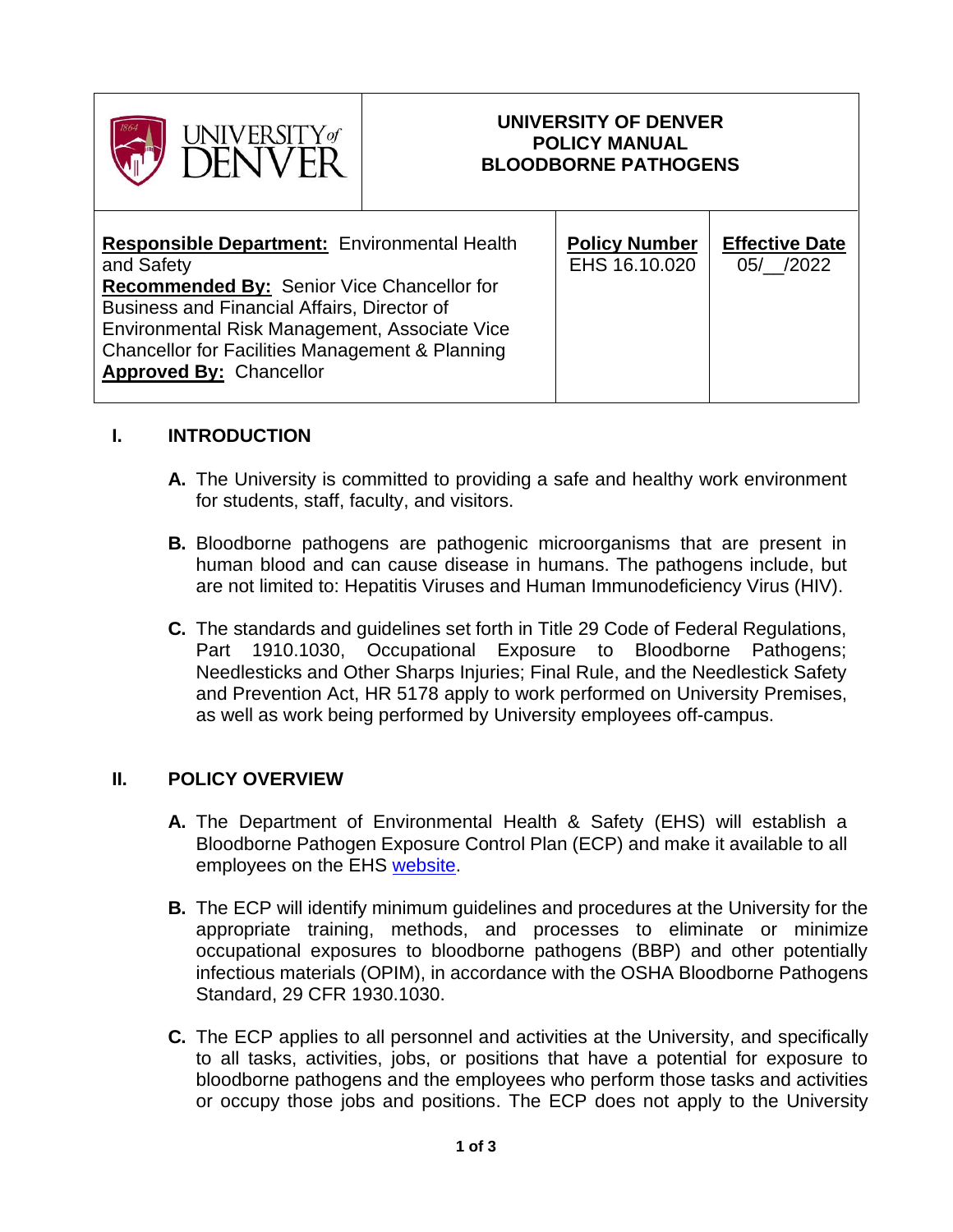Health Counseling Center (UHCC), which has a UHCC-specific ECP.

## **III. PROCESS OVERVIEW**

- **A.** EHS is responsible for the implementation of the ECP in collaboration with departmental management from all affected departments.
- **B.** Bloodborne Pathogens training is required annually for all faculty, staff, and students who work with bloodborne pathogens or human source material in a laboratory or clinical setting. Training will address bloodborne diseases, risk assessment, recommended work practices, engineering controls and personal protection as well as an update of waste disposal and emergency procedures.
- **C.** Each responsible department head, manager, and/or supervisor, in collaboration with EHS, will maintain and provide all necessary personal protective equipment (PPE), engineering controls (e.g., sharps containers), labels, and red bags as required by the standard and will ensure that adequate supplies of the aforementioned equipment are available in the appropriate sizes.
- **D.** It is the responsibility of each employee who is determined to have occupational exposure to blood or other potentially infectious materials (OPIM) to comply with the procedures and work practices outlined in the ECP.
- **E.** EHS is responsible for reviewing and updating the ECP annually to reflect any new or modified tasks and procedures which affect occupational exposure and to reflect new or revised employee positions with occupational exposure.

## **IV. DEFINITIONS**

- **A. "Bloodborne Pathogens"** means microorganisms present in blood that can cause human disease; including, but not limited to HBV, HCV and HIV.
- **B. "Hepatitis B Virus (HBV)"** means the virus that causes Hepatitis B disease in humans.
- **C. "Hepatitis C Virus (HCV)"** means the virus that causes Hepatitis C disease in humans.
- **D. "Human Immunodeficiency Virus (HIV)"** means the virus that causes Acquired Immunodeficiency Syndrome (AIDS) in humans.
- **E. "Occupational Exposure"** means actual or reasonably anticipated skin, eye, mouth, mucous membrane or parenteral contact with blood or other potentially infectious material as a result of performance of employee's duties.